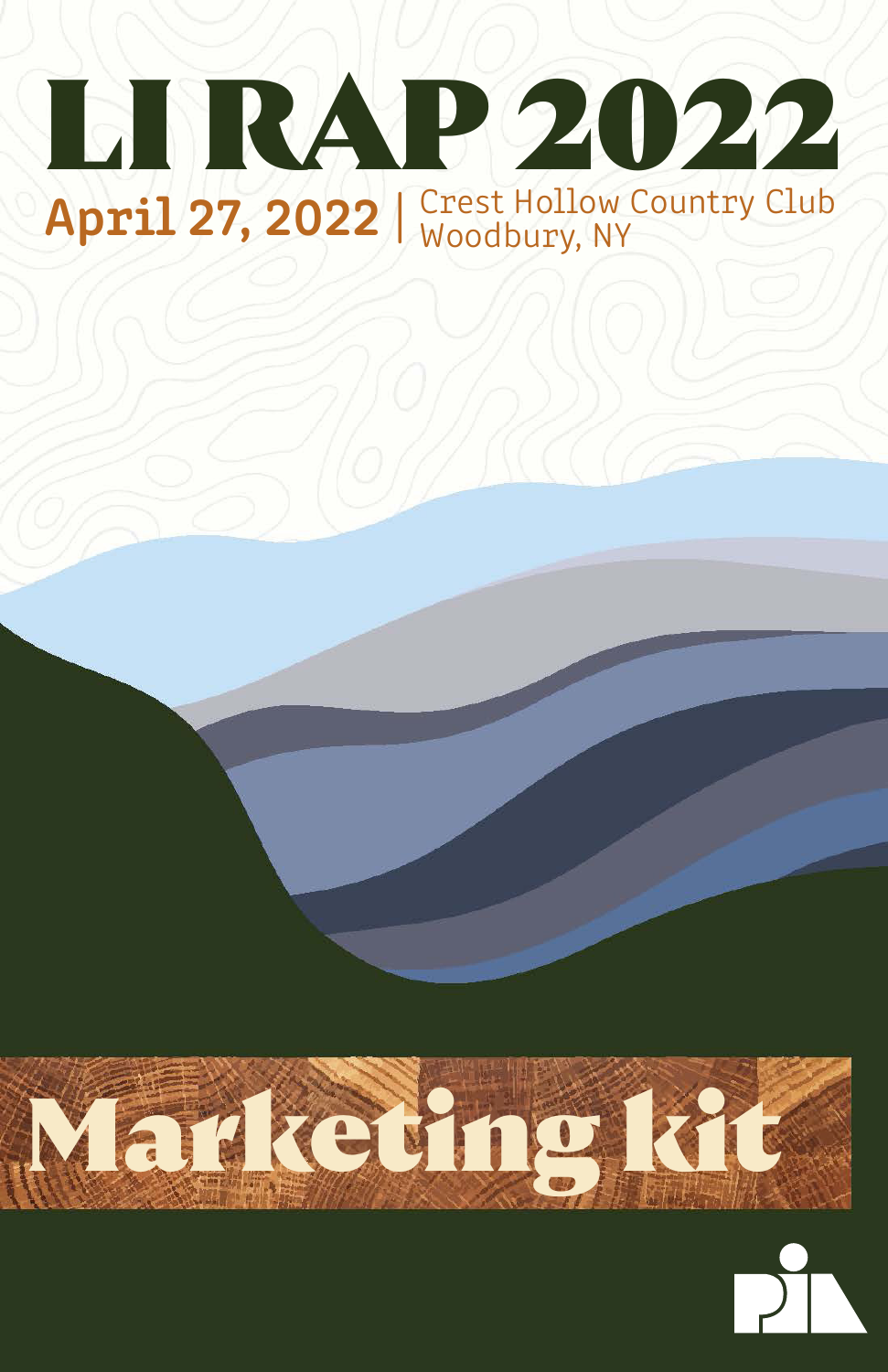Sponsorships

| <b>Luncheon</b>                                       | $\sqrt{2,500}$ |  |
|-------------------------------------------------------|----------------|--|
| Keynote speaker                                       | \$2,000        |  |
| <b>Continental breakfast</b>                          | \$1,500        |  |
| Tote bag booth<br>(includes prime exhibit space)      | \$1,500        |  |
| Luncheon centerpieces                                 | \$1,200        |  |
| Neck and shoulder massage<br>(includes exhibit space) | \$1,200        |  |
| <b>Badge lanyards</b>                                 | \$1,200        |  |
| <b>Charging station</b><br>(includes exhibit space)   | \$1,200        |  |
| Shoeshine booth<br>(includes exhibit space)           | \$1,200        |  |
| LI RAP badges                                         | \$1,000        |  |
| Digital gift cards<br>(per company)                   | \$1,000        |  |
| <b>Hand sanitizing stations</b>                       | \$750          |  |
| Major door prize<br>(per company)                     | \$750          |  |
| <b>Meeting refreshments</b>                           | \$625          |  |
| Mobile website<br>(per company)                       | \$625          |  |
| Welcome treats                                        | $\sqrt{$625}$  |  |
| <b>Education session</b>                              | \$625          |  |
| Social media cover photo<br>$(2$ available)           | \$625          |  |
| <b>YIP Ice Cream Social</b><br>(per company)          | \$525          |  |
| <b>RAP</b> event host<br>(per company)                | \$525          |  |
|                                                       |                |  |

 *Sponsorships are based on availability.*

## Promote your business: www.pia.org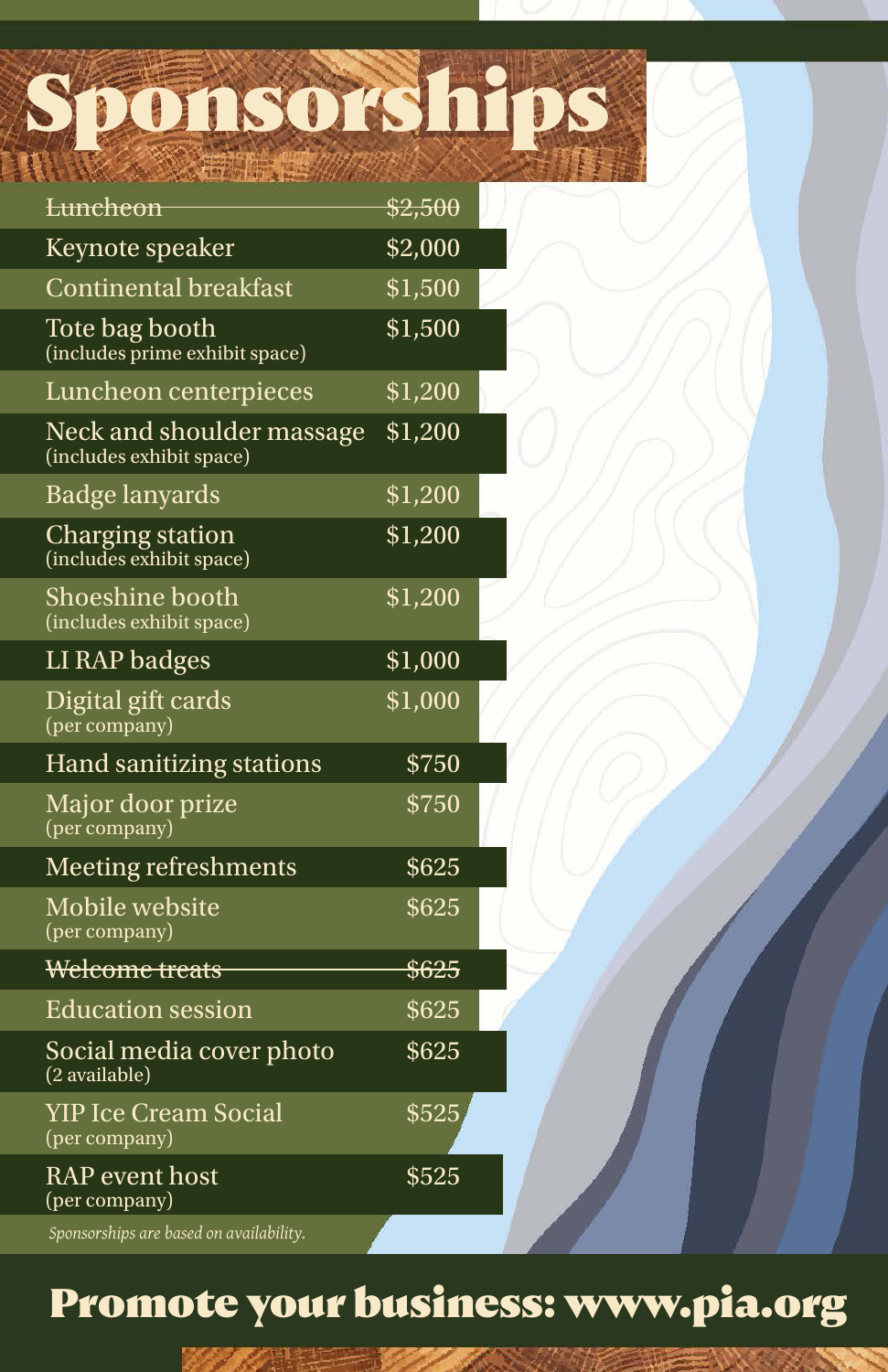# Booth exhibits

#### Package 1

Member \$1,000/Nonmember \$1,075

- •Trade-show booth with electric included
- •RAP event host sponsorship
- •Two lunch tickets
- •CE credits included

#### Package 2\*

Member \$750/Nonmember \$825

- Trade-show booth
- •One lunch ticket
- •CE credits included

*\*Add \$60 for electric with Package 2*

#### As an exhibitor, you receive:

- •Publicity in promotional materials and on website
- •Recognition in the digital program book.
- •Approximately 8' x 8' space with a 6' draped table and two chairs.
- •Complimentary internet access
- •One registration including one lunch ticket. *Additional exhibitors can register at a discount.*
- Six trade-show only passes to invite clients and customers. *(No meal functions included.)*



Bring attention to your booth and business by placing an ad in the digital program book.

| <b>Size</b>                                      | <b>Rates</b> |  |
|--------------------------------------------------|--------------|--|
| Full page $(7" w x 9" h)$                        | \$250        |  |
| Half page $(7" w x 4.5" h)$                      | \$225        |  |
| Quarter page $(7" \text{ w x } 2.25" \text{ h})$ | \$175        |  |
| Premium full page (7" w x 9" h)                  | \$350        |  |
| Two-page ad                                      | \$450        |  |

Ads and payment must be submitted by **April 8, 2022.**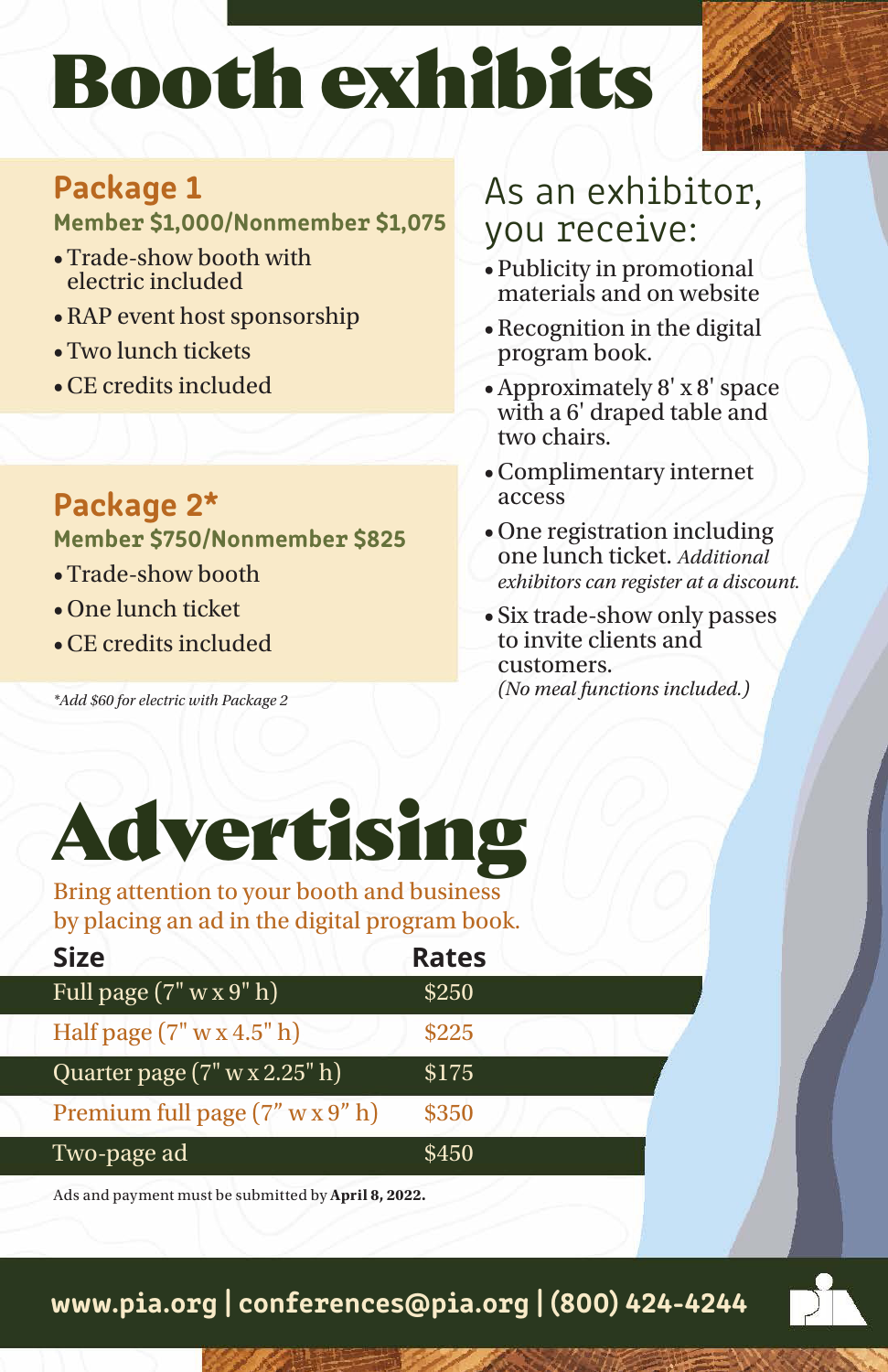

Sponsor, Advertiser, Exhibitor Contract

| Name and title:                                                                                                                                                                         |                                                                                                                                                        |  |
|-----------------------------------------------------------------------------------------------------------------------------------------------------------------------------------------|--------------------------------------------------------------------------------------------------------------------------------------------------------|--|
|                                                                                                                                                                                         |                                                                                                                                                        |  |
|                                                                                                                                                                                         |                                                                                                                                                        |  |
|                                                                                                                                                                                         |                                                                                                                                                        |  |
|                                                                                                                                                                                         |                                                                                                                                                        |  |
|                                                                                                                                                                                         |                                                                                                                                                        |  |
|                                                                                                                                                                                         |                                                                                                                                                        |  |
|                                                                                                                                                                                         |                                                                                                                                                        |  |
| (signature of authorized PIA representative)<br>Check all that apply:                                                                                                                   |                                                                                                                                                        |  |
|                                                                                                                                                                                         | Advertise in the digital program book                                                                                                                  |  |
| $\Box$ Sponsor program event(s)/items<br>$\Box$ Exhibit at the trade show                                                                                                               | Reserve a space for the following ad size:                                                                                                             |  |
|                                                                                                                                                                                         | $\Box$ Two-page ad-\$450                                                                                                                               |  |
| $\Box$ Advertise in program book                                                                                                                                                        | $\Box$ Premium full page (7"w x 9"h)-\$350                                                                                                             |  |
| Sponsor:*                                                                                                                                                                               | $\Box$ Full page (7"w x 9"h) - \$250                                                                                                                   |  |
| We would like to sponsor: (See list of available sponsorships.)                                                                                                                         | $\Box$ Half page (7"w x 4.5"h) - \$225                                                                                                                 |  |
|                                                                                                                                                                                         | $\Box$ Quarter page (7"w x 2.25"h) - \$175                                                                                                             |  |
|                                                                                                                                                                                         | $\Box$ Link ad to website - \$25 member; \$50 nonmember                                                                                                |  |
|                                                                                                                                                                                         | See reverse side for ad specifications.                                                                                                                |  |
| Sponsorships are based on availability. For cancellation of a sponsorship                                                                                                               | $\Box$ Use 2020 ad.*<br>Check one:                                                                                                                     |  |
| commitment, your company agrees to pay 50% of the amount of                                                                                                                             | $\Box$ Ad attached.<br>$\Box$ Art will be submitted by April 8, 2022.                                                                                  |  |
| the sponsorship. *Company logo is required with contract.                                                                                                                               | *If you would like your ad to be in color and/or have a bleed you will need to provide new artwork.                                                    |  |
|                                                                                                                                                                                         |                                                                                                                                                        |  |
| <b>Exhibitor fees (choose one option):</b>                                                                                                                                              | <b>Payment</b>                                                                                                                                         |  |
|                                                                                                                                                                                         | $\Box$ Check is enclosed, payable to PIA of New York.                                                                                                  |  |
| Package 1:<br>member \$1,000; nonmember \$1,075                                                                                                                                         | (Note: Program book advertising payment must be received in full by<br>April 8, 2022, or ad will not be run. Program book ads are not commissionable.) |  |
| □ Package 2:                                                                                                                                                                            | $\Box$ Bill me                                                                                                                                         |  |
| member \$750: nonmember \$825                                                                                                                                                           |                                                                                                                                                        |  |
| All mailings will be directed to the person and address indicated above unless otherwise                                                                                                | Charge the following credit card:                                                                                                                      |  |
| specified. Keep a copy of this contract for your files. (See reverse side for contract terms.<br>Read them carefully. Your signature on this contract binds you to the PIA trade show.) | $\Box$ Visa $\Box$ MasterCard $\Box$ Amex<br>$\Box$ Personal $\Box$ Corporate                                                                          |  |
| Confirmation will be sent, via email, when contract is processed.                                                                                                                       |                                                                                                                                                        |  |
|                                                                                                                                                                                         |                                                                                                                                                        |  |
| Electricity needs:                                                                                                                                                                      |                                                                                                                                                        |  |
| □ Booth electrical outlet required at \$60 additional charge                                                                                                                            |                                                                                                                                                        |  |
| applies to Package 2 only.<br>Bring an extension cord or power strip if outlet is required!                                                                                             |                                                                                                                                                        |  |
| $\Box$ I do <b>NOT</b> require electricity.                                                                                                                                             |                                                                                                                                                        |  |
|                                                                                                                                                                                         | Amount enclosed:                                                                                                                                       |  |
|                                                                                                                                                                                         |                                                                                                                                                        |  |
|                                                                                                                                                                                         |                                                                                                                                                        |  |
| Return to Kim Zielinski, PIA Education and Conference Depart.                                                                                                                           |                                                                                                                                                        |  |

For advertising  $(103-20)$ 

25 Chamberlain St., PO Box 997, Glenmont, NY 12077-0997 (800) 424-4244 | conferences@pia.org